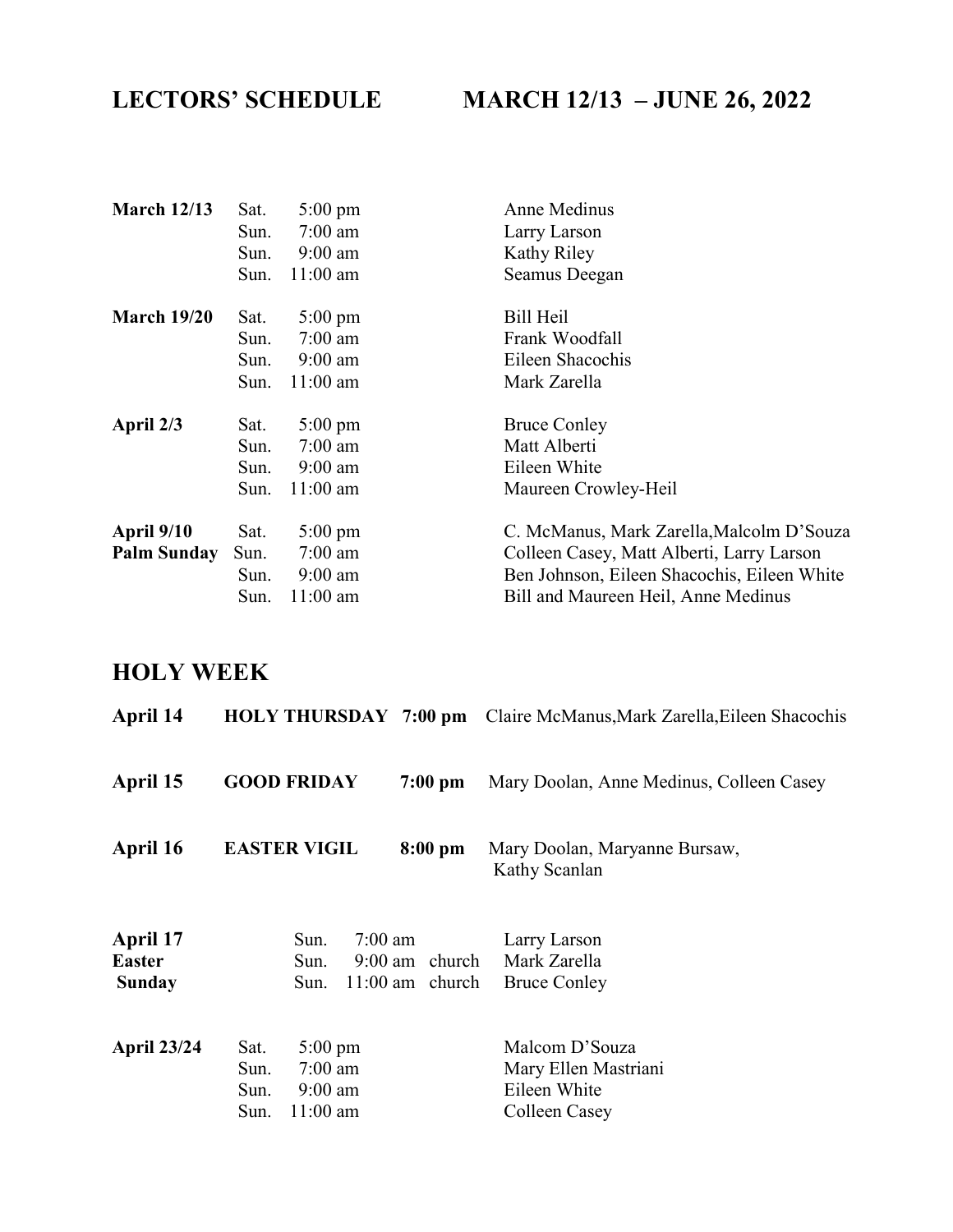# LECTORS' SCHEDULE MARCH 12/13 – JUNE 26, 2022

| April 30/May 1 Sat. |      | $5:00 \text{ pm}$         | Claire McManus                     |
|---------------------|------|---------------------------|------------------------------------|
|                     | Sun. | $7:00$ am                 | Frank Woodfall                     |
|                     | Sun. | $9:00$ am                 | Kathy Riley                        |
|                     |      | Sun. 11:00 am             | <b>Anne Medinus</b>                |
|                     |      |                           |                                    |
|                     |      |                           |                                    |
| May $7/8$           | Sat. | $5:00 \text{ pm}$         | Colleen Casey                      |
|                     | Sun. | $7:00$ am                 | Mary Ellen Mastriani               |
|                     | Sun. | $9:00$ am                 | Eileen Shacochis                   |
|                     | Sun. | $11:00$ am                | <b>Bill Heil</b>                   |
| <b>May 14/15</b>    | Sat. | $5:00 \text{ pm}$         | <b>Bruce Conley</b>                |
|                     | Sun. | $7:00$ am                 | Matt Alberti                       |
|                     | Sun. | $9:00$ am                 | Ben Johnson                        |
|                     |      | Sun. 11:00 am             | Seamus Deegan                      |
| May21/22            | Sat. | $5:00 \text{ pm}$         | Claire McManus                     |
|                     | Sun. | $7:00$ am                 | Larry Larson                       |
|                     |      | Sun. 9:00 am              | Eileen White                       |
|                     |      | Sun. 11:00 am             | Anne Medinus                       |
|                     |      |                           |                                    |
| May $26$            |      | <b>ASCENSION THURSDAY</b> | $7:00~\mathrm{pm}$<br>Mark Zarella |
|                     |      |                           |                                    |
| <b>May 28/29</b>    | Sat. | 5:00 pm                   | Colleen Casey                      |
|                     | Sun. | $7:00$ am                 | Mary Ellen Mastriani               |
|                     | Sun. | $9:00$ am                 | Eileen Shacochis                   |
|                     | Sun. | $11:00$ am                | Maureen Crowley-Heil               |
| June 4/5            | Sat  | $5:00 \text{ pm}$         | Larry Larson                       |
|                     | Sun  | $7:00$ am                 | Frank Woodfall                     |
|                     | Sun  | $9:00$ am                 | Kathy Riley                        |
|                     | Sun  | $11:00$ am                | Mark Zarella                       |
| <b>June 11/12</b>   | Sat. | $5:00 \text{ pm}$         | <b>Bruce Conley</b>                |
|                     | Sun. | $7:00$ am                 | Larry Larson                       |
|                     | Sun. | $9:00$ am                 | Eileen White                       |
|                     | Sun. | $11:00$ am                | Paula Kosman                       |
|                     |      |                           |                                    |
| <b>June 18/19</b>   | Sat. | $5:00 \text{ pm}$         | Malcolm D'Souza                    |
|                     | Sun. | $7:00$ am                 | Mary Ellen Mastriani               |
|                     | Sun. | $9:00$ am                 | <b>Bruce Conley</b>                |
|                     | Sun. | $11:00$ am                | <b>Bill Heil</b>                   |
| <b>June 25/26</b>   | Sat. | 5:00 pm                   | Ben Johnson                        |
|                     | Sun. | $7:00$ am                 | Frank Woodfall                     |
|                     | Sun. | $9:00$ am                 | EileenWhite                        |
|                     | Sun. | $11:00$ am                | Paula Kosman                       |
|                     |      |                           |                                    |